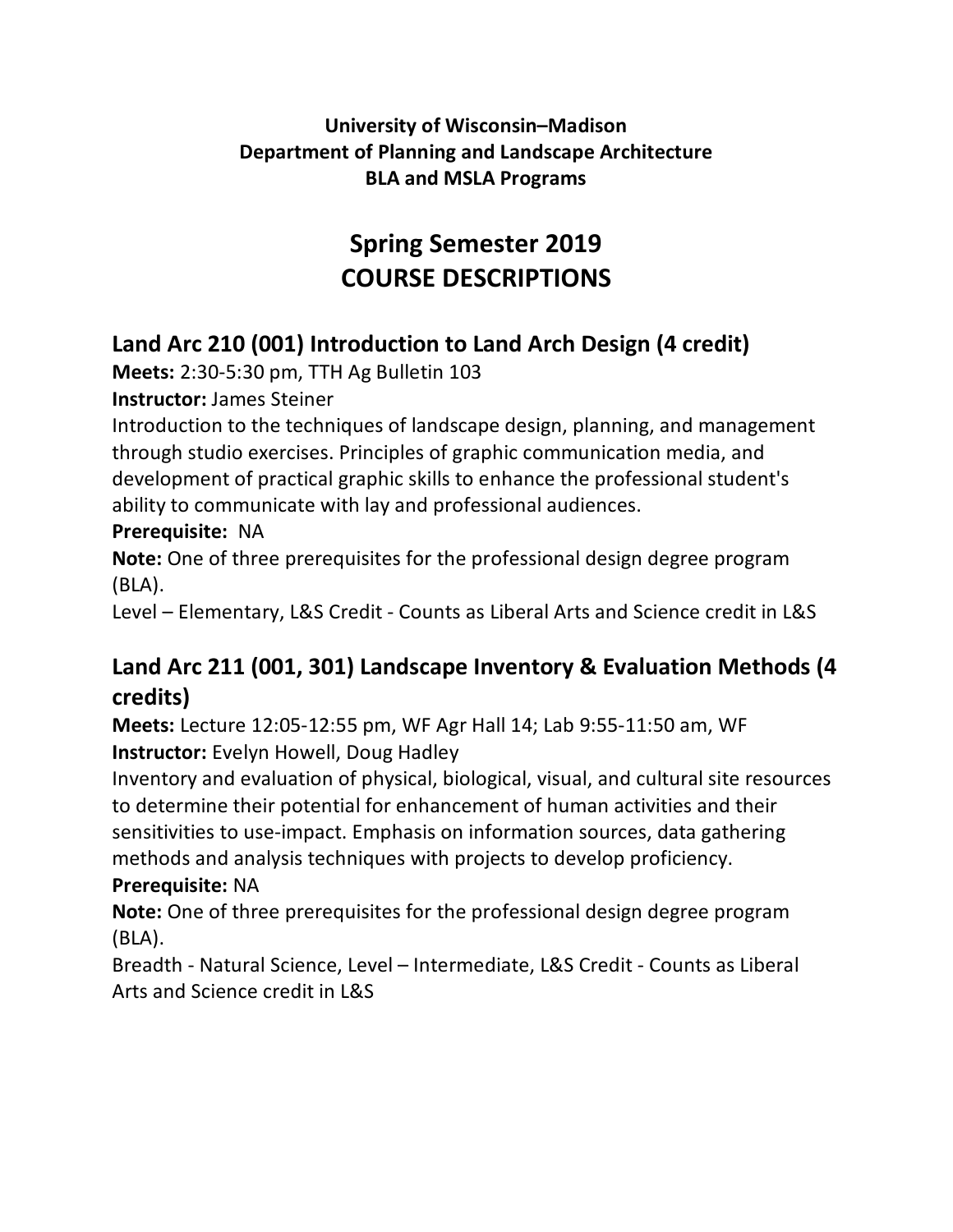## **Land Arch 260 (001) History of Landscape Architecture (3 credits)**

**Meets:** ONLINE

**Instructor:** Doug Hadley

A critical and historical analysis of our design of outdoor space.

**Prerequisite:** NA

**Note:** Breadth – Humanities, Level – Elementary, L&S Credit - Counts as Liberal Arts and Science credit in L&S

## **Land Arch 321 (002) Health Promoting Environments (4 credits)**

**Meets:** 8:45 – 11:45 am, WF, Agr Hall 25F

**Instructor:** Kristin Thorleifsdottir

This course is a design studio in with an emphasis on the application of design principles aimed at promoting people's health and wellbeing in the built environment.

**Prerequisite:** LAND ARC 201, 261, 262, 312 and DS 221

### **Land Arch 353 (001, 302) Landscape Architecture Technology 1 (3 credits)**

**Meets: Lecture** 7:45 – 8:35 am, WF, Ag Hall 38; **Lab** 1:20-3:20 pm, WF, Ag Hall 25 F and J

**Instructor:** Shawn Kelly

Problems dealing with the comprehension and modification of the earth's surface including landform design, preparation of grading plans, earthwork calculations, and water management.

**Prerequisite:** MATH 112 and 113 (or equivalent) and CEE 450

**Note:** Grad 50% - Counts toward 50% graduate coursework requirement

## **Land Arch 361 (001) Wetlands Ecology (3 credits)**

**Meets:** 3:30-4:45 pm, TTH, MSB 1510

#### **Instructor:** David Bart

Types, origins, settings, and structure of wetlands. Physical, biological, and cultural values, uses and assessments. Physical and biological characteristics and dynamics. Protection, management and restoration. Field trips, literature review, term paper, and personal observations required.

**Prerequisite:** Upper class standing; basic college-level biology or equivalent (such as relevant physical sciences).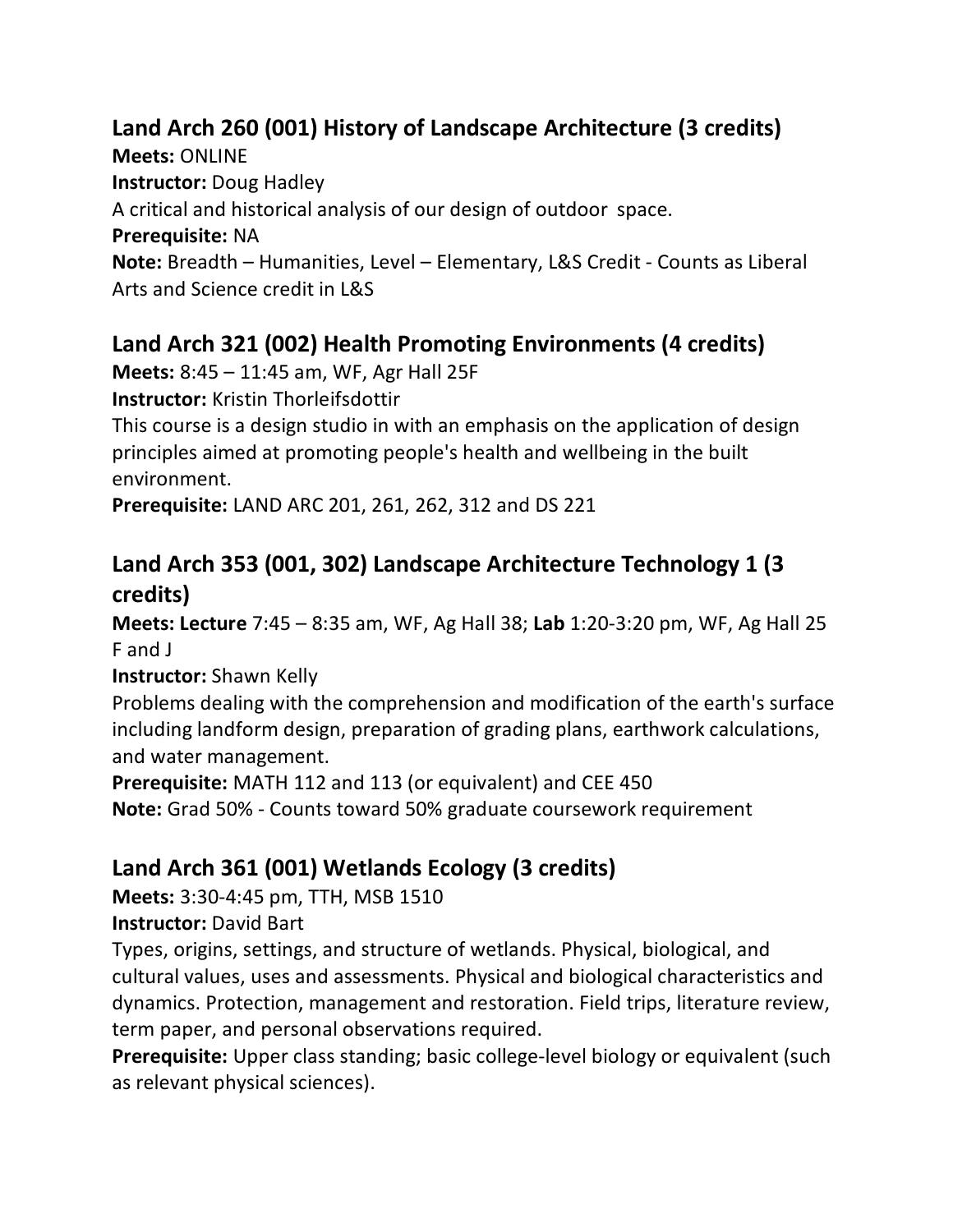## **Land Arch 375 (001) Survey of Restoration Ecology (1 credit)**

**Meets:** 3:30-4:45 pm, WF, EFE session, 2/18 to 3/31/2018, Agr Hall 14 **Instructor:** Evelyn Howell

Course Learning Objectives: By the end of this course you will:

- 1. Be able to describe the thinking that informs restoration planning, design, and management.
- 2. Understand the international scope of contemporary restoration ecology as well as the diverse roots of this interdisciplinary approach to conservation.
- 3 Understand the complexities of the human-environment relationships that underlie restoration ecology, ranging from human-caused plant and animal community disturbances to the benefits people gain from engaging in conservation activities.
- 4. Become familiar with the opportunities, benefits, challenges, and drawbacks of restoration.

**Prerequisite:** NA

#### **Land Arch 375 (002) Natural Landscaping (1 credit)**

#### **Meets:** 3:30-4:45 pm, WF, KEE session, 4/1 to 5/3/2018, Agr Hall 14 **Instructor:** Evelyn Howell

This course is all about gardening with native plants. The goal is to introduce you to the wonderful array of effects that you can create using inspirations drawn from nature. We will begin by looking at the history of interest in natural landscaping in the United States, including "native plant mania" that was promoted in the years surrounding World War I, the 20th Century prairie designs of landscape architect Jens Jensen, and the rise of the modern natural landscaping movement in the 1970s. Next, we will cover basic garden design principles and underlying ecological themes. You will then be able to put these ideas to work in creating your own personal native plant pallet and a design for an actual place—your own yard or a space on campus. **Prerequisite:** NA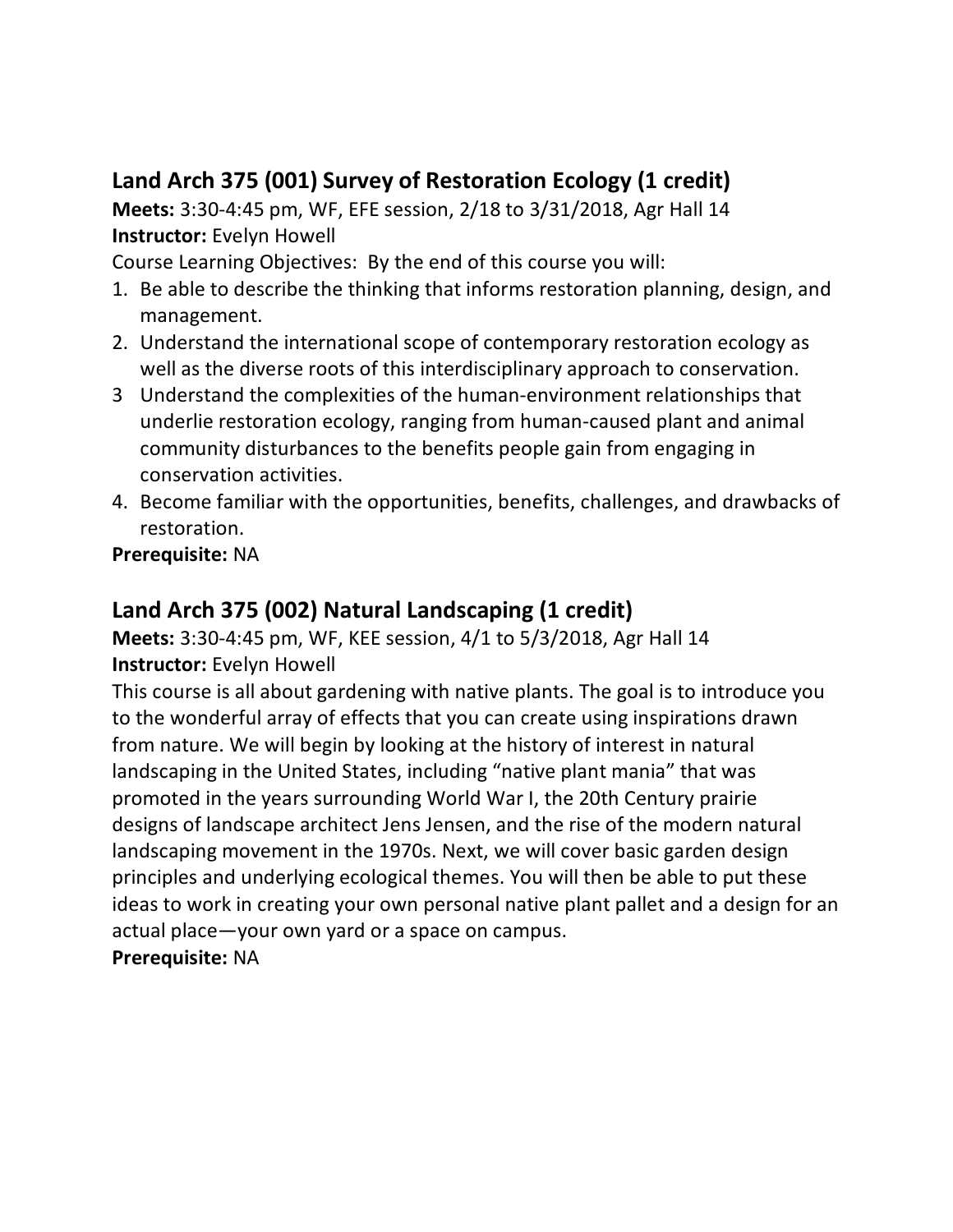## **Land Arch 375 (003) Introduction to Architecture & Environmental Design (3 credits)**

**Meets:** 9:30-10:45 am, TTH, Ag Bulletin 103 **Instructor:** James Steiner

Hands-on studio explores the intersection between architecture, interior design and landscape architecture.

#### **Prerequisite:** NA

## **Land Arch 375 (004) Field Methods Restoration Ecology (2 credits)**

**Meets:** 3:30 – 5:30 pm, T, and 3:30-4:20 pm, TH, Ag Hall 14 **Instructor:** John Harrington and Jeb Barzen Special Topics in Ecological Restoration: Prescribed Fire for Native Plant Community Management: Its Planning and Implementation. The course provides a background in fire ecology, fire behavior, fire effects, and the prediction of fire behavior for fuels of the Upper Midwest (wetland, prairie, savanna). The course includes field training with live fire exercises (working with fire by burning breaks, spot fire training, implementing prescribed burn plans) and the efficient use of equipment (primarily pump can, drip torch, flapper, radio). Students will participate in a minimum 3 burns with 3 different burn bosses, fuel types and unit sizes. Students will need to take the online National Wildfire Coordinating Group (NWCG) certified courses of S-130 and S-190 as part of the course. Upon successful completion of these courses and field training students will receive NWCG certificates of completion. Basic S130/S190 certification qualifies an individual to participate on prescribed fire crews as an employee/volunteer for entities including but not limited to: UW-Madison Arboretum; The Nature Conservancy (all state chapters); WI DNR (and likely similar agencies in most other states); all federal agencies conducting prescribed fire (e.g. National Park Service, Fish and Wildlife Service, Forest Service, Bureau of Land Management, etc.); numerous private contractors (e.g. Tallgrass Restoration, LLC, Adaptive Restoration, LLC, Quercus Land Stewardship Services) and municipalities (e.g. Lake County Forest Preserve District in Illinois). **Prerequisite:** Graduate or upper level undergraduate standing **Note:** Students who pass the requirements will receive NWCG S-130 & S-190 certification. Such certification will allow them to participate in prescribed burns with many organizations, both public and private.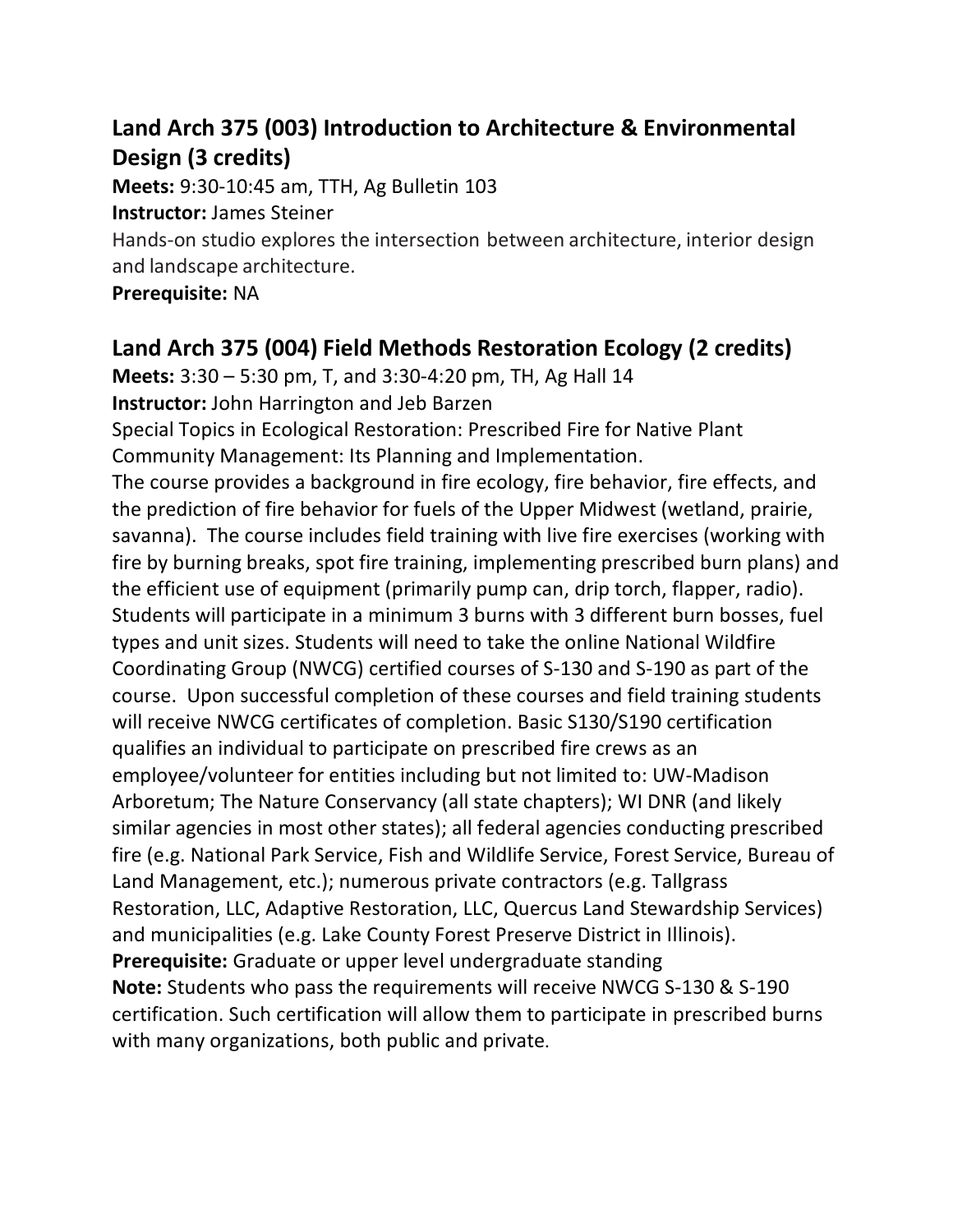## **Land Arch 375 (005)**

**Meets:** 10:00 AM – 12:00 PM, Th, Ag Hall 14 **Instructor:** Kristin Thorleifsdottir

Graduate Seminar: Designing Healthy Communities

In this course we will discuss human health and well-being issues as they relate to the quality of the urban environment and rethink the ways communities are planned, designed, and constructed. We will review related literature and evolving evidence-based measures that guide health promoting community design.

**Prerequisite:** Graduate and upper level undergraduate students

**Note:** May be of interest to students in Landscape Architecture, Design Studies, Population Health Sciences, Environmental Studies, Urban and Regional Studies, Community and Environmental Sociology, and Geography.

### **Land Arch 561 (001, 301) Housing and Urban Design (4 credit)**

**Meets: Lecture** 1:20-2:10 pm, T, Agr Hall 10; **Lab** 2:25-5:25, TTH, Agr Hall 25F **Instructor:** Jim LaGro

An application of landscape design principles and problem-solving methods to housing and urban issues. Introduction to physical site design, land-use controls, and the relationship between housing and associated land uses. Projects focus on the central city and/or suburbs

**Prerequisite:** Third year BLA or permission of instructor

**Note:** Grad 50% - Counts toward 50% graduate coursework requirement

### **Land Arch 562 (001, 301) Open Space Planning & Design (4 credits)**

**Meets: Lecture** 8:50 – 9:40 am, T, Ag Hall 38**, Lab** 9:55 am-12:55 pm, TTH, Agr Hall 25F

**Instructor:** Eric Schuchardt

Form-giving design of open spaces in urban and rural settings and management for amenity and functional values. Integration of human activity requirements and experiences with physical and natural site features.

**Prerequisite:** Third year BLA or permission of instructor

**Note:** Grad 50% - Counts toward 50% graduate coursework requirement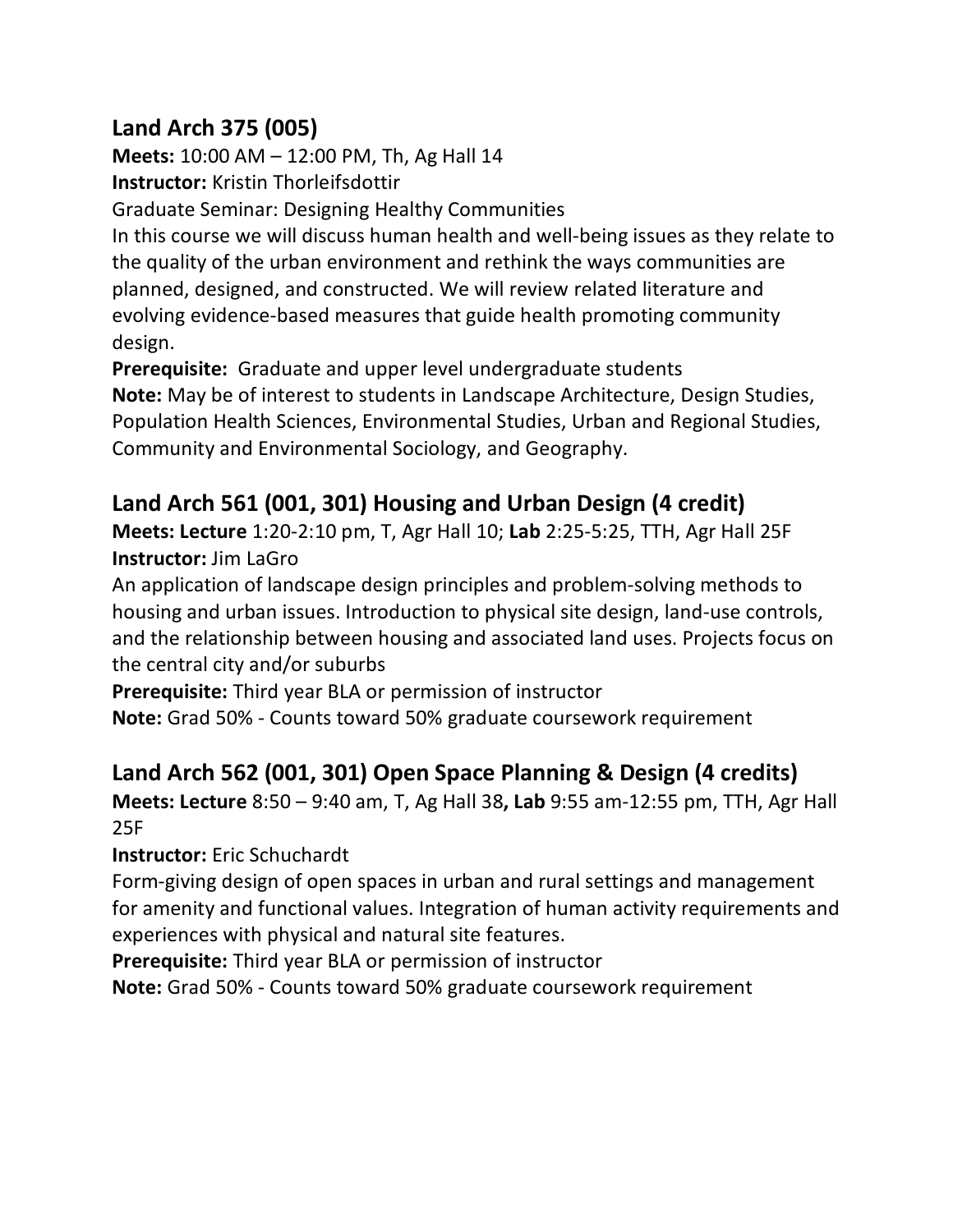## **Land Arch 611 (001) Capstone in Landscape Architecture (4 credits)**

**Meets:** 1:20 – 5:30 pm, TTH, Agr Hall 25H and 25J **Instructor:** Shawn Kelly, Eric Schuchardt Problems in landscape design, planning and management for which students take the initiative in their definition and solution. Provides an opportunity for synthesis of the knowledge, skills, and approaches learned in previous course work. **Prerequisite:** Fourth year BLA, completion of LA 610 **Note:** Gen Ed - Communication Part B

## **Land Arch 695 (001, 302, 303, 304) Applications of Geographic Information Systems in Natural Resources (3 credits)**

**Meets: Lecture** 9:55 – 10:45 am, MW, Russell Lab 150; **Lab 302** 11:00 am – 1:00 pm, Wed, Agr Hall 25J; **Lab 303** 9:00 – 11:00 am, Tu, Agr Hall 25 J; **Lab 304** 11:00 am – 1:00 pm, Mon, Agr Hall 25 J

**Instructor:** Steve Ventura

Course has four components: 1) Detailed review of GIS concepts; 2) Case studies; 3) GIS implementation methods; 4) Laboratory to provide "hands-on" GIS experience.

**Prerequisite:** Land Arc 211 or GEOG/CIV Eng/Envir St 377 or graduate/professional standing

## **Land Arch 720 (001) Critical Inquiry into Landscape Design Expression (2 credits)**

**Meets:** 11:00 am – 12:15 pm, WF, Agr Hall 14

**Instructor:** Sam Dennis

Normative design theory as it relates to historical and contemporary aesthetic expression in landscape design. Review of critical theory and meaning associated with a broad landscape architecture typology.

**Prerequisite:** Graduate/professional standing

**Note:** Grad 50% - Counts toward 50% graduate coursework requirement